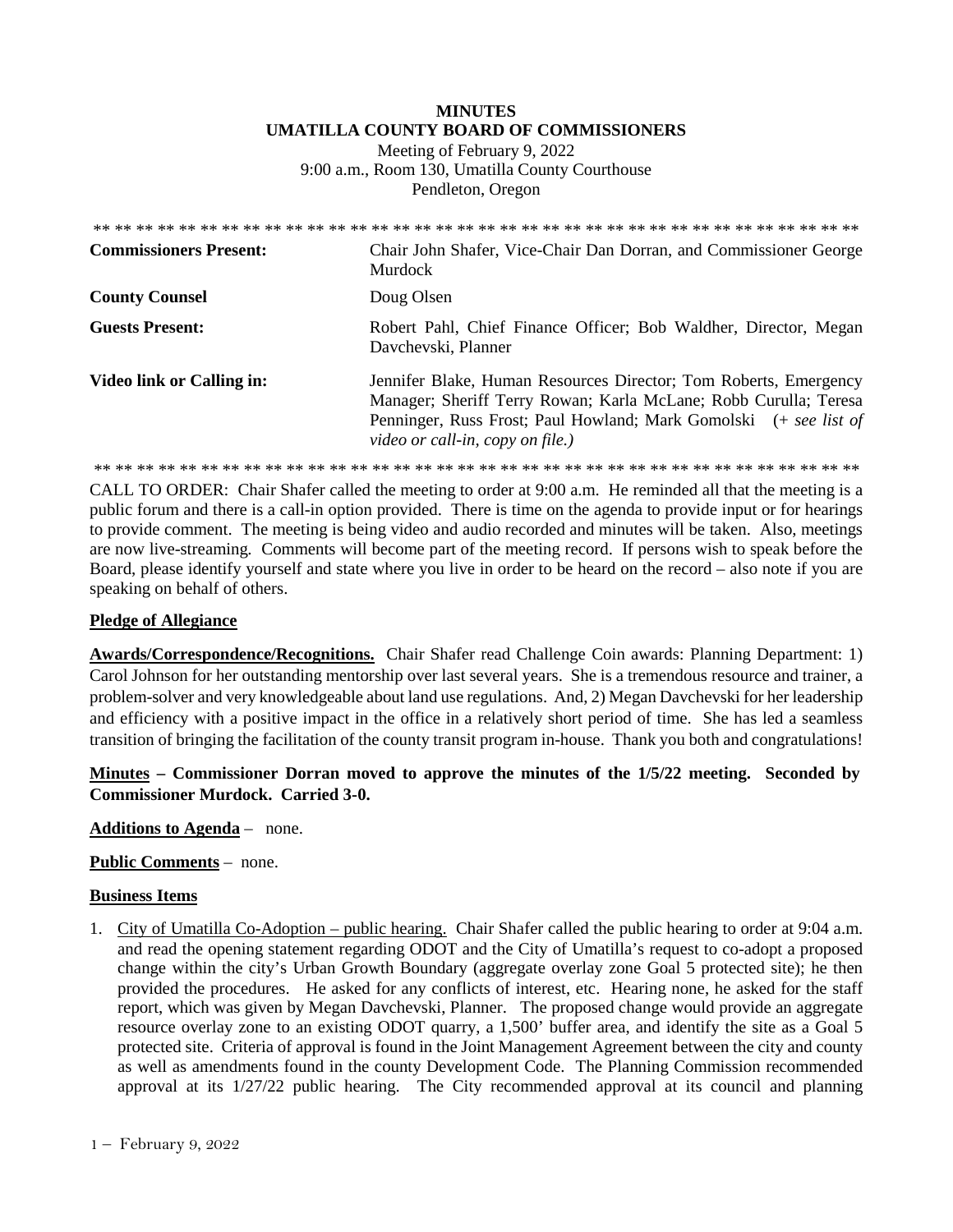commission meetings in December 2021. One comment from the Umatilla Planning Department was received before the Planning Commission meeting and is included in the packets.

#### Chair Shafer asked for proponents.

Karla McLane, on behalf of ODOT, 170 Van Buren Dr., Umatilla. This is the third and final aggregate site – working over the past year or so, to come before the Board for approval. Previously, two sites were reviewed by the Board. This is in the UGB; it is an ODOT site owned and operated since about 1951. "Powerline Quarry" - specific location on map (projected on monitor) has permit history with the county and projects have been done there. It has been a while since active use. She gave specifics of the type of aggregate – this one has basalt and sand & gravel – unique quality and meets quantity needs. She noted ODOT standards and advised that geology questions can be answered by others (on-line) if needed. Requirement of process for goal 5 protections: impact of 1,500' buffer zone shown on the map (monitor). Two residences are at the edge of the impact 1,500' zone. A letter of agreement "remonstrance" document will be sent to them for signing. Also, adjacent to the west is a pit owned by Umatilla County and there's a private pit (bisected by I-82 when it was constructed).

Commissioner Dorran asked about access – is it established? Would there be new entrances, or use those in place? Ms. McLane: there are three potential access points, SW corner is current access for granite. Power City Road runs there to Highway 395. There's a dedicated right-of-way and old historical easement from BPA. Also, access comes out to the North, near Scaplehorn and Hwy 730 as well as Margaret Avenue, and another common usage could be access on Highway 730. All are used by local community.

There were no other proponents.

Chair Shafer then asked for opponents. None were heard. He then asked for public agency comments? There were none; therefore, no rebuttal. He asked for any need for continuance or call to keep the record open? None were heard. Chair Shafer closed the public hearing at 9:19 a.m.

**Motion was made by Commissioner Murdock to adopt Ordinance No. 2022-01. Seconded by Commissioner Dorran. Carried, 3-0.** 

- 2. STF Grant Pendleton Services. Presented by Ms. Davchevski, Planner and Transit Coordinator. This is a request to approve a Special Transportation Fund grant. The City of Pendleton is a transportation provider. Request is made to enhance the City's Senior and Disabled program services by providing additional tickets for taxi ticket vouchers and by providing additional Dial-A-Ride services during peak hours for seniors and disabled. The county STF Advisory Committee met on 1/28/22 to provide a recommendation on the 5310 applicants where the city requested FTA grant funds in the amount of \$100,000 plus local match of \$25,000 (come from county's adopted STIF Plan for that purpose/matching). The Committee recommended approval of the application. **Commissioner Dorran moved to approve the City of Pendleton's Purchase Services grant application and authorize the County Transit Coordinator to submit the project application to ODOT. Seconded by Commissioner Murdock. Carried, 3-0.**
- 3. STF Grant Pendleton Maintenance. Presented by Ms. Davchevski. This is for another STF grant. As with the previous business item, the City of Pendleton requests for additional assistance for maintenance on its public transportation fleet, which includes three buses and seven ADA-accessible mini-vans used in its various transportation programs. These preventative needs are currently not being met with the existing preventative maintenance budget. The county STF Advisory Committee met on 1/28/22 to provide a recommendation on the 5310 applicants where the city requested FTA 5310 grant funds in the amount of \$20,000 plus local match of \$5,000 (also from STIF budget previously mentioned). The Committee recommended approval of the application. **Commissioner Dorran moved to approve the City of Pendleton's Preventative Maintenance grant application and authorize the County Transit Coordinator to submit the project application to ODOT. Seconded by Commissioner Murdock. Carried, 3-0.**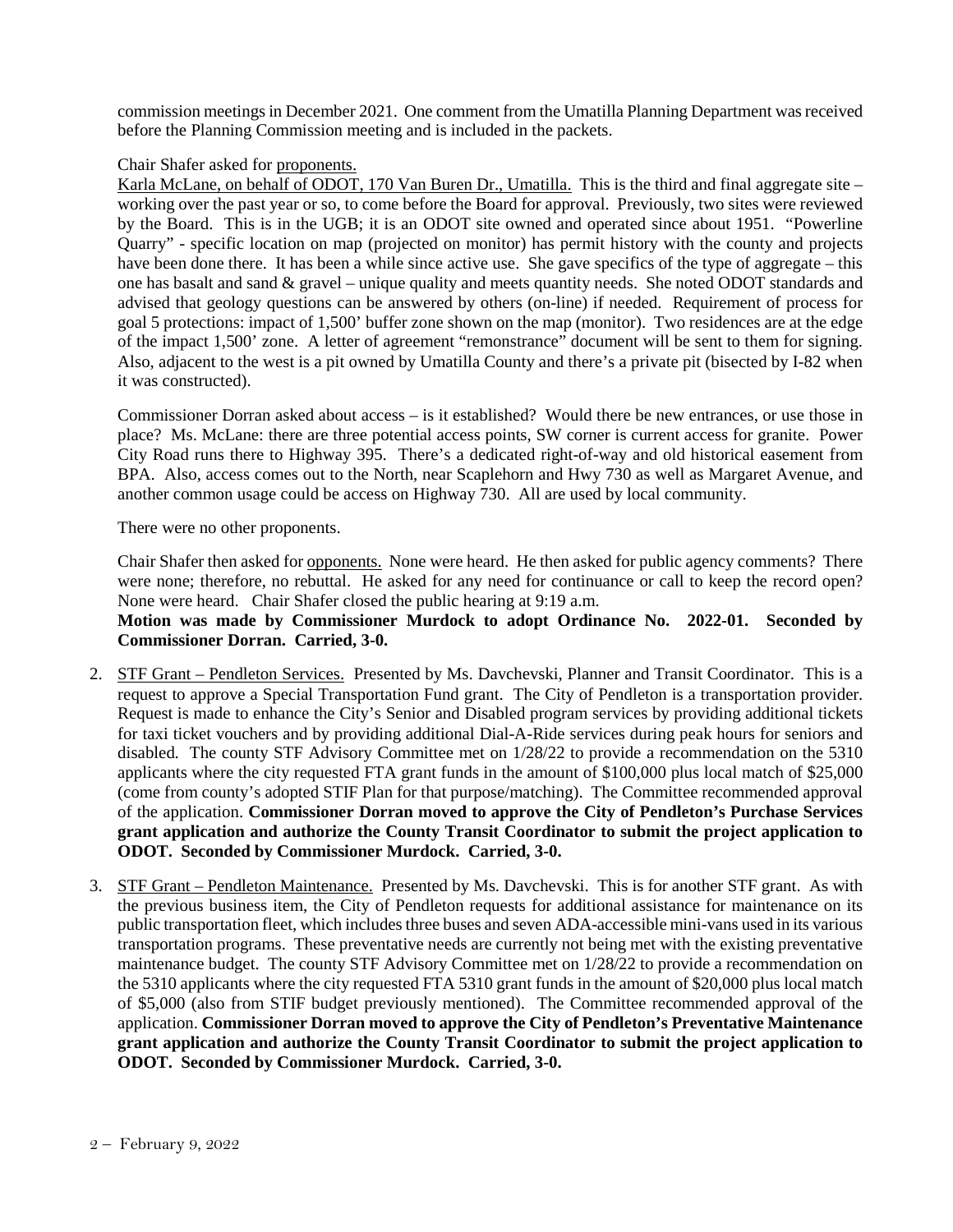- 4. LUBGWMA Study Funding. Presented by Bob Waldher, Planning Director. Co-chairs of the Lower Umatilla Basin Groundwater Management Area Subcommittee, Commissioner Dorran and Morrow County Commissioner Melissa Lindsay, request county approval to send a letter to the Oregon Department of Agriculture requesting review and processing of funding from the Oregon Legislature secured for the purposes of studying nitrates in the LUBGWMA. In 2021, the legislature approved funding; however, due to staffing changes at the state level and other delays and the partnership with the subcommittee and OSU Institute for Water and Watersheds cannot not begin until the ODA releases funds. The letter also requests that ODA add a budget note or other necessary language to allow extension of time to spend funding, if necessary, beyond the current biennium. Approval is sought for the joint Umatilla County/Morrow County letter of support and authorize the Chair to sign. **Commissioner Dorran moved to approve the joint Umatilla County/Morrow County letter of support and authorize the Chair to sign. Seconded by Commissioner Murdock. Carried, 3-0.**
- 5. West End Solar Project. Presented by Mr. Waldher. The matter before the Board is for approval of comments for the West End Solar Project. The Oregon Department of Energy received a preliminary Application for Site Certificate for this project, which consists of a solar photovoltaic energy generation facility (avg. capacity of 50 MW). Related or supporting facilities to the facility include up to 70 MW energy storage system, collector substation, switchyard, roads, security fencing and gates, and construction areas. The proposed facility would be located within a site boundary of approximately 324 acres zoned Exclusive Farm Use (high value – viticulture) approximately two miles southeast of the City of Hermiston (off of Edwards Road). A request for expedited review for small capacity facilities was submitted by applicant, EE West End Solar LLC on 12/11/20. ODOE on 12/17/20 notified the applicant it approved the request and a preliminary ASC was filed on 11/5/21. As a cooperating agency, the County Land Use Planning department conducted a review and prepared a comment letter (projected on the monitors), which is the subject of action requested of the Board. There are two underlying landowners (Windblown Ranch and one other to the East). It doesn't appear the site has been irrigated – no high value soils, but high value farmland due to viticulture designation in the subject area. **Commissioner Dorran moved to approve comments and authorize the Chair to sign. Seconded by Commissioner Murdock. Carried, 3-0.**
- 6. Food Bank Grant Application. Doug Olsen presented. The County has been requested to act as the applicant for a Community Development Block Grant. Eastern Oregon Mission through the Agape House (in Hermiston) food bank is seeking to obtain funding through the COVID-19 Impact Assistance Program for the purchase of equipment and vehicles. One of the categories for the program is for food banks. The process would require the county to contract with a consultant to act as the grant administrator. EOM has agreed to pay for the consultant. The application process would follow the usual CDBG requirements, including a public hearing to approve the project. Commissioner Dorran thanked Counsel Olsen for his assistance after meeting with Mark Gomolski and others. Mr. Olsen: work will be done by consultant, but most of the county involvement will be handled by Robert Pahl, CFO. Chair Shafer asked Mr. Pahl to comment if needed. Mr. Pahl advised that after discussion at meetings, he is comfortable with the process. Mr. Gomolski, on-line, was happy to hear of Mr. Pahl's agreement and comments. **Commissioner Murdock moved to approve the County as applicant for a COVID-19 Impact Assistance Program grant and authorize contract with Sequoia Consulting for preparing the application and, if needed, grant administration. Seconded by Commissioner Dorran. Carried 3-0.**
- 7. Elections Payable Envelopes. Presented by Mr. Olsen for Dan Lonai, Administrative Services Director (in Salem at meetings). Approval is sought for a payable for ballot secrecy envelopes for the upcoming election. This is a yearly routine expense for conducting an election and has been budgeted. **Commissioner Dorran moved to approve the payable to CENVEO in the amount of \$7,668.00. Seconded by Commissioner Murdock. Carried 3-0.**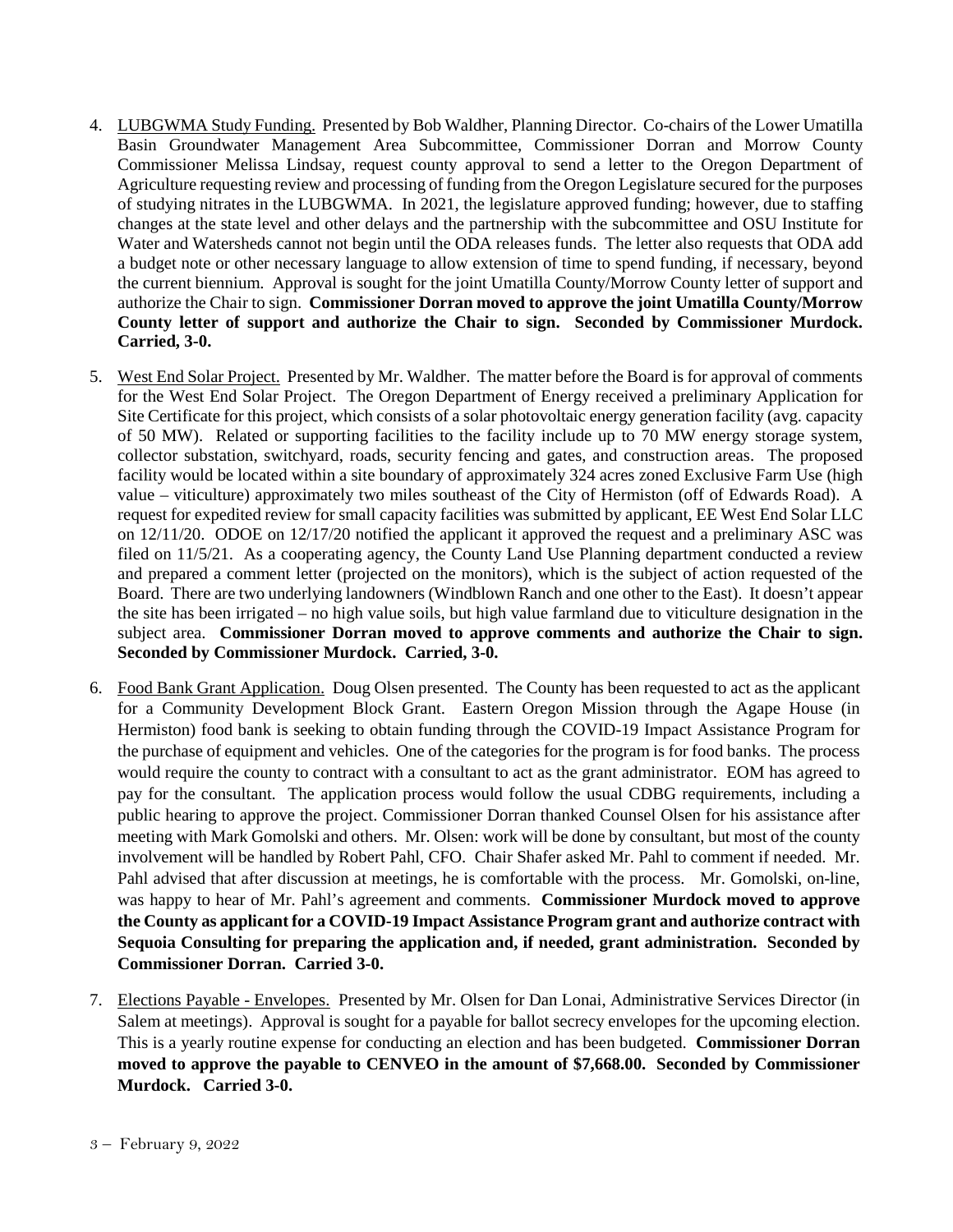- 8. Public Health Postage Purchase. Joe Fiumara, Public Health Director, presented. This is for approval for payment of postage. As of 2/26/22, UCo Health has been sending out iHealth At Home test kits to identified COVID-19 cases and contacts. The intention is to get more rapid testing capacity directly into the homes of individuals who are symptomatic, including the recommendation that those who've already tested positive give test kits to someone they may have exposed. Having kits mailing pre-stamped is more efficient. It is anticipated the postage allotment requested will cover for approximately two weeks. All funds to pay for this come from OHA grants for COVID and Emergency Preparedness funds with no general fund usage. **Commissioner Murdock moved to approve payment for \$6,812.00 for the purchase of 3,000 \$2 stamps, and 14 rolls of first class stamps for mailing test kits. Seconded by Commissioner Dorran. Carried, 3- 0.**
- 9. Sheriff's Office Reclassification. Sheriff Rowan presented. In order to promote consistency and attempt to provide competitive opportunities for upward mobility and professional development for the management of staff within the Sheriff's Office, request is made for classifications to adjust all division heads/commanders who hold the rank of Captain to base salary Range 35 for the positions in the divisions of Criminal, Communications, Corrections, and Administrative Services (restructuring was done a while back plus additional duties). And, as part of a staffing plan (from 2019), approval is sought for reclassification of Sgt. Josh Roberts, who would promote to the rank of Lieutenant in the Criminal Division with a base salary of Range 34. The effective date of all would be 2/1/22. **Commissioner Dorran moved to approve as outlined. Seconded by Commissioner Murdock. Carried, 3-0.**
- 10. Property Reconveyance. Mr. Olsen presented. Authorization is sought for sale of property foreclosed on for delinquent taxes (located in McNary Townsite, addition to Umatilla). The current owner occupant is requesting to repurchase the property. The Board has discretion to sell the property back by state law for an amount not less than the property taxes that were delinquent. In this case, the amount is \$6,500. **Commissioner Dorran moved to adopt Order No. TX2022-01. Seconded by Commissioner Murdock. Carried, 3-0.**
- 11. Flood Coordinator Contract. Commissioner Dorran presented. The County received a proposal from the Umatilla County Soil and Water Conservation District to provide services to assist in the coordination in preparation for and response (and mitigation and recovery) to flooding events in the county. The cost of services would be \$16,515/year. He further explained background and issues for recovery plus complexities of grant applications. The plan is the county would pay the initial cost for services, but would seek partners for contributing to the cost for this year and potential future years. Commissioner Murdock noted the county will pay the \$16,515, but would only agree from his part to pay the initial amount and subsequently consider partnering with other entities. Commissioner Dorran noted it is new endeavor and a formula hasn't been determined regarding cost for services. Counsel Olsen noted the contract will be drafted for a 1-year term. **Commissioner Dorran moved to approve a contract as outlined for one year. Seconded by Commissioner Murdock. Carried, 3-0.**
- 12. AOC Payable. Commissioner Murdock presented. The payment for annual dues to the Association of Oregon Counties is submitted for approval in the amount of \$32,468.79. **Commissioner Murdock moved to approve payment of dues to AOC. Seconded by Commissioner Dorran. Carried, 3-0.**
- 13. Bureau of Reclamation Consent Agreement. Commissioner Shafer presented. As part of the central pipeline project, it will be necessary to cross the West Extension Main Canal. The County proposes to assume the consent given by the United States to Westland Irrigation District to cross the canal. The amendment to the consent agreement as well as the terms is before the Board to consider. **Commissioner Shafer moved to approve the Amendment to Consent to Use and authorize a Commissioner to sign. Seconded by Commissioner Dorran. Carried, 3-0.**